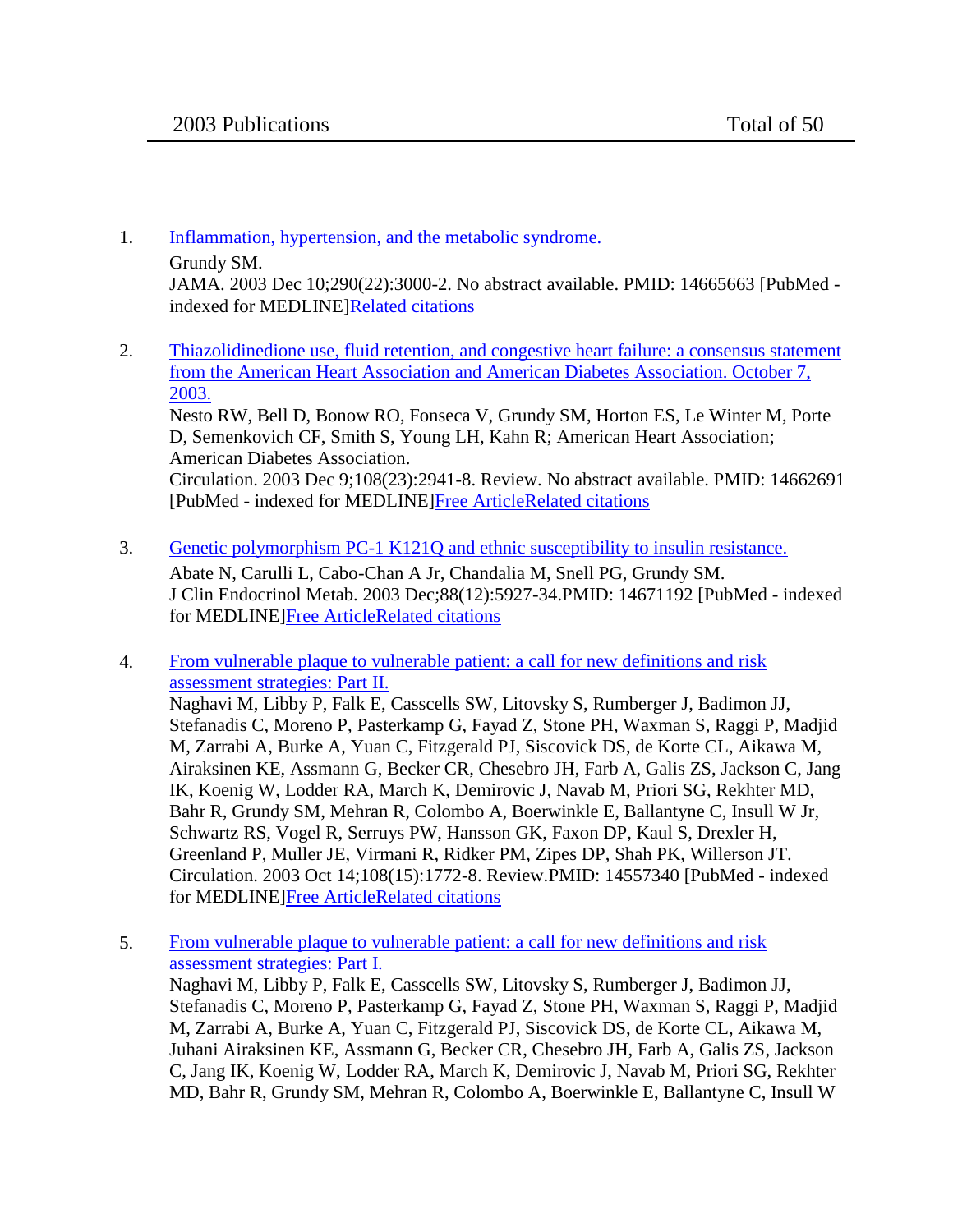Jr, Schwartz RS, Vogel R, Serruys PW, Hansson GK, Faxon DP, Kaul S, Drexler H, Greenland P, Muller JE, Virmani R, Ridker PM, Zipes DP, Shah PK, Willerson JT. Circulation. 2003 Oct 7;108(14):1664-72. Review.PMID: 14530185 [PubMed - indexed for MEDLINE[\]Free ArticleRelated citations](http://www.ncbi.nlm.nih.gov/sites/entrez?db=pubmed&cmd=link&linkname=pubmed_pubmed&uid=14530185)

- 6. [Free fatty acid metabolism during fenofibrate treatment of the metabolic syndrome.](http://www.ncbi.nlm.nih.gov/pubmed/12966367) Vega GL, Cater NB, Hadizadeh DR 3rd, Meguro S, Grundy SM. Clin Pharmacol Ther. 2003 Sep;74(3):236-44.PMID: 12966367 [PubMed - indexed for MEDLINE[\]Related citations](http://www.ncbi.nlm.nih.gov/sites/entrez?db=pubmed&cmd=link&linkname=pubmed_pubmed&uid=12966367)
- 7. [Atherosclerosis imaging for risk assessment and primary prevention of cardiovascular](http://www.ncbi.nlm.nih.gov/pubmed/14505286)  [disease.](http://www.ncbi.nlm.nih.gov/pubmed/14505286)

Grundy SM.

Prog Cardiovasc Dis. 2003 Sep-Oct;46(2):115-21. Review.PMID: 14505286 [PubMed indexed for MEDLINE[\]Related citations](http://www.ncbi.nlm.nih.gov/sites/entrez?db=pubmed&cmd=link&linkname=pubmed_pubmed&uid=14505286)

8. [Elevated plasma high-sensitivity C-reactive protein concentrations in Asian](http://www.ncbi.nlm.nih.gov/pubmed/12915668) Indians living [in the United States.](http://www.ncbi.nlm.nih.gov/pubmed/12915668)

Chandalia M, Cabo-Chan AV Jr, Devaraj S, Jialal I, Grundy SM, Abate N. J Clin Endocrinol Metab. 2003 Aug;88(8):3773-6.PMID: 12915668 [PubMed - indexed for MEDLINE[\]Free ArticleRelated citations](http://www.ncbi.nlm.nih.gov/sites/entrez?db=pubmed&cmd=link&linkname=pubmed_pubmed&uid=12915668)

- 9. [Efficacy and safety of plant stanols and sterols in the management of blood cholesterol](http://www.ncbi.nlm.nih.gov/pubmed/12911045)  [levels.](http://www.ncbi.nlm.nih.gov/pubmed/12911045) Katan MB, Grundy SM, Jones P, Law M, Miettinen T, Paoletti R; Stresa Workshop Participants. Mayo Clin Proc. 2003 Aug;78(8):965-78. Review.PMID: 12911045 [PubMed - indexed for MEDLINE[\]Free ArticleRelated citations](http://www.ncbi.nlm.nih.gov/sites/entrez?db=pubmed&cmd=link&linkname=pubmed_pubmed&uid=12911045)
- 10. [Inflammation, metabolic syndrome, and diet responsiveness.](http://www.ncbi.nlm.nih.gov/pubmed/12860890)
	- Grundy SM.

Circulation. 2003 Jul 15;108(2):126-8. No abstract available. PMID: 12860890 [PubMed indexed for MEDLINE[\]Free ArticleRelated citations](http://www.ncbi.nlm.nih.gov/sites/entrez?db=pubmed&cmd=link&linkname=pubmed_pubmed&uid=12860890)

11. [Effects of adding fenofibrate \(200 mg/day\) to simvastatin \(10 mg/day\) in patients with](http://www.ncbi.nlm.nih.gov/pubmed/12686335)  [combined hyperlipidemia and metabolic syndrome.](http://www.ncbi.nlm.nih.gov/pubmed/12686335)

Vega GL, Ma PT, Cater NB, Filipchuk N, Meguro S, Garcia-Garcia AB, Grundy SM. Am J Cardiol. 2003 Apr 15;91(8):956-60.PMID: 12686335 [PubMed - indexed for MEDLINE[\]Related citations](http://www.ncbi.nlm.nih.gov/sites/entrez?db=pubmed&cmd=link&linkname=pubmed_pubmed&uid=12686335)

12. N-3 fatty [acids: priority for post-myocardial infarction clinical trials.](http://www.ncbi.nlm.nih.gov/pubmed/12695281)

Grundy SM.

Circulation. 2003 Apr 15;107(14):1834-6. No abstract available. PMID: 12695281 [PubMed - indexed for MEDLINE[\]Free ArticleRelated citations](http://www.ncbi.nlm.nih.gov/sites/entrez?db=pubmed&cmd=link&linkname=pubmed_pubmed&uid=12695281)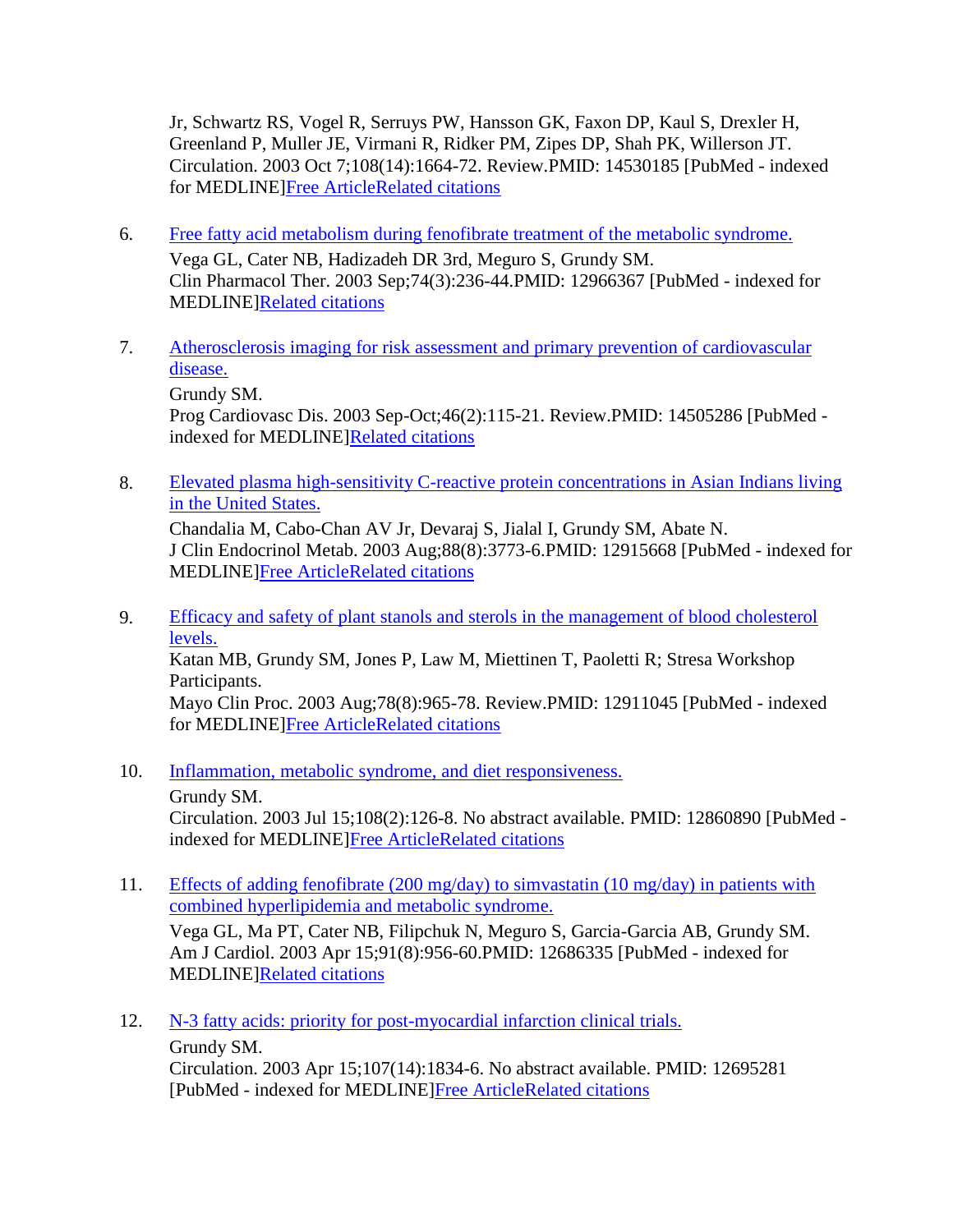- 13. [Higher incidence of new-onset diabetes in patients with heart failure.](http://www.ncbi.nlm.nih.gov/pubmed/12681465)
	- Grundy SM.

Am J Med. 2003 Mar;114(4):331-2. No abstract available. PMID: 12681465 [PubMed indexed for MEDLINE[\]Related citations](http://www.ncbi.nlm.nih.gov/sites/entrez?db=pubmed&cmd=link&linkname=pubmed_pubmed&uid=12681465)

14. [Hyperhomocysteinemia in Asian Indians living in the United States.](http://www.ncbi.nlm.nih.gov/pubmed/12629089)

Chandalia M, Abate N, Cabo-Chan AV Jr, Devaraj S, Jialal I, Grundy SM. J Clin Endocrinol Metab. 2003 Mar;88(3):1089-95.PMID: 12629089 [PubMed - indexed for MEDLINE[\]Free ArticleRelated citations](http://www.ncbi.nlm.nih.gov/sites/entrez?db=pubmed&cmd=link&linkname=pubmed_pubmed&uid=12629089)

- 15. [The impact of ethnicity on type 2 diabetes.](http://www.ncbi.nlm.nih.gov/pubmed/12505756) Abate N, Chandalia M. J Diabetes Complications. 2003 Jan-Feb;17(1):39-58. Review.PMID: 12505756 [PubMed - indexed for MEDLINE[\]Related citations](http://www.ncbi.nlm.nih.gov/sites/entrez?db=pubmed&cmd=link&linkname=pubmed_pubmed&uid=12505756)
- 16. [Cortisol metabolism and visceral obesity: role of 11beta-hydroxysteroid dehydrogenase](http://www.ncbi.nlm.nih.gov/pubmed/14682470)  [type I enzyme and reduced co-factor NADPH.](http://www.ncbi.nlm.nih.gov/pubmed/14682470) Agarwal AK. Endocr Res. 2003 Nov;29(4):411-8. Review.PMID: 14682470 [PubMed - indexed for MEDLINE[\]Related citations](http://www.ncbi.nlm.nih.gov/sites/entrez?db=pubmed&cmd=link&linkname=pubmed_pubmed&uid=14682470)
- 17. [Phenotypic and genetic heterogeneity in congenital generalized lipodystrophy.](http://www.ncbi.nlm.nih.gov/pubmed/14557463) Agarwal AK, Simha V, Oral EA, Moran SA, Gorden P, O'Rahilly S, Zaidi Z, Gurakan F, Arslanian SA, Klar A, Ricker A, White NH, Bindl L, Herbst K, Kennel K, Patel SB, Al-Gazali L, Garg A. J Clin Endocrinol Metab. 2003 Oct;88(10):4840-7.PMID: 14557463 [PubMed - indexed for MEDLINE[\]Free ArticleRelated citations](http://www.ncbi.nlm.nih.gov/sites/entrez?db=pubmed&cmd=link&linkname=pubmed_pubmed&uid=14557463)
- 18. [Zinc metalloproteinase, ZMPSTE24, is mutated in mandibuloacral dysplasia.](http://www.ncbi.nlm.nih.gov/pubmed/12913070) Agarwal AK, Fryns JP, Auchus RJ, Garg A. Hum Mol Genet. 2003 Aug 15;12(16):1995-2001.PMID: 12913070 [PubMed - indexed for MEDLINE[\]Free ArticleRelated citations](http://www.ncbi.nlm.nih.gov/sites/entrez?db=pubmed&cmd=link&linkname=pubmed_pubmed&uid=12913070)
- 19. [Congenital generalized lipodystrophy: significance of triglyceride biosynthetic pathways.](http://www.ncbi.nlm.nih.gov/pubmed/12826327) Agarwal AK, Garg A. Trends Endocrinol Metab. 2003 Jul;14(5):214-21. Review.PMID: 12826327 [PubMed - indexed for MEDLINE[\]Related citations](http://www.ncbi.nlm.nih.gov/sites/entrez?db=pubmed&cmd=link&linkname=pubmed_pubmed&uid=12826327)
- 20. [Genetic and phenotypic heterogeneity in patients with mandibuloacral dysplasia-associated](http://www.ncbi.nlm.nih.gov/pubmed/12788894)  [lipodystrophy.](http://www.ncbi.nlm.nih.gov/pubmed/12788894) Simha V, Agarwal AK, Oral EA, Fryns JP, Garg A. J Clin Endocrinol Metab. 2003 Jun;88(6):2821-4.PMID: 12788894 [PubMed - indexed for MEDLINE[\]Free ArticleRelated citations](http://www.ncbi.nlm.nih.gov/sites/entrez?db=pubmed&cmd=link&linkname=pubmed_pubmed&uid=12788894)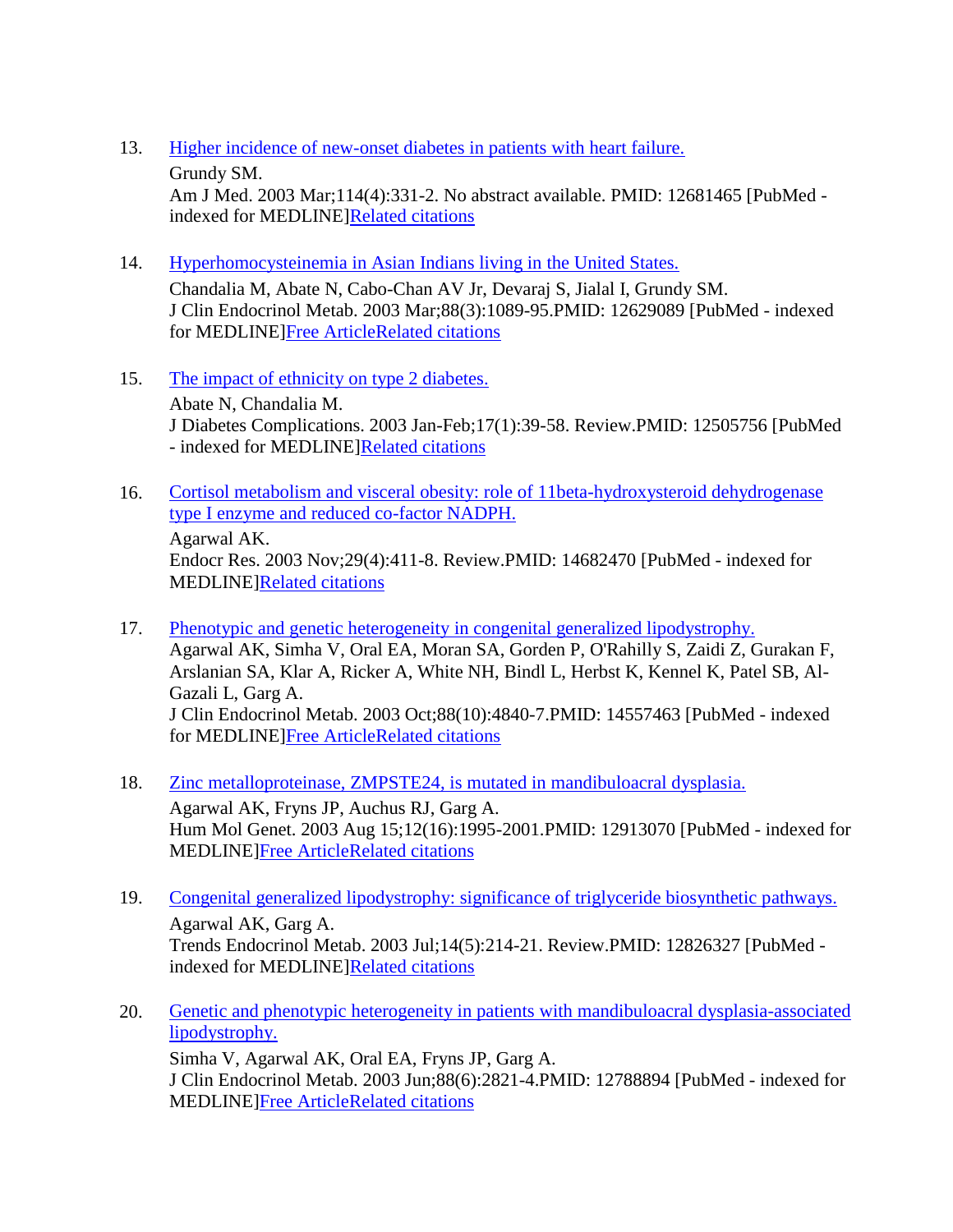- 21. [Risk factors for diabetes in familial partial lipodystrophy, Dunnigan variety.](http://www.ncbi.nlm.nih.gov/pubmed/12716787) Haque WA, Oral EA, Dietz K, Bowcock AM, Agarwal AK, Garg A. Diabetes Care. 2003 May;26(5):1350-5.PMID: 12716787 [PubMed - indexed for MEDLINE[\]Free ArticleRelated citations](http://www.ncbi.nlm.nih.gov/sites/entrez?db=pubmed&cmd=link&linkname=pubmed_pubmed&uid=12716787)
- 22. [Design and synthesis of semicarbazones and their bio-isosteric analogues as potent](http://www.ncbi.nlm.nih.gov/pubmed/14769248)  [anticonvulsants: the role of hydrogen bonding.](http://www.ncbi.nlm.nih.gov/pubmed/14769248) Pandeya S, Agarwal AK, Singh A, Stables JP.

Acta Pharm. 2003 Mar;53(1):15-24.PMID: 14769248 [PubMed - indexed for MEDLINE[\]Related citations](http://www.ncbi.nlm.nih.gov/sites/entrez?db=pubmed&cmd=link&linkname=pubmed_pubmed&uid=14769248)

- 23. [Evaluation of the POSSUM scoring system for comparative audit in pancreatic surgery.](http://www.ncbi.nlm.nih.gov/pubmed/14534377) Khan AW, Shah SR, Agarwal AK, Davidson BR. Dig Surg. 2003;20(6):539-45. Epub 2003 Sep 24.PMID: 14534377 [PubMed - indexed for MEDLINE[\]Related citations](http://www.ncbi.nlm.nih.gov/sites/entrez?db=pubmed&cmd=link&linkname=pubmed_pubmed&uid=14534377)
- 24. [Nutrition therapy for dyslipidemia.](http://www.ncbi.nlm.nih.gov/pubmed/12975030) Carson JA. Curr Diab Rep. 2003 Oct;3(5):397-403. Review.PMID: 12975030 [PubMed - indexed for MEDLINE[\]Related citations](http://www.ncbi.nlm.nih.gov/sites/entrez?db=pubmed&cmd=link&linkname=pubmed_pubmed&uid=12975030)
- 25. [Pocket tape measure for waist circumference: training medical students and residents on a](http://www.ncbi.nlm.nih.gov/pubmed/12566500)  [simple assessment of body composition.](http://www.ncbi.nlm.nih.gov/pubmed/12566500) Carson JA. J Nutr. 2003 Feb;133(2):547S-9S.PMID: 12566500 [PubMed - indexed for MEDLINE[\]Free ArticleRelated citations](http://www.ncbi.nlm.nih.gov/sites/entrez?db=pubmed&cmd=link&linkname=pubmed_pubmed&uid=12566500)
- 26. [ABCG5 and ABCG8 are obligate heterodimers for protein trafficking and biliary](http://www.ncbi.nlm.nih.gov/pubmed/14504269)  [cholesterol excretion.](http://www.ncbi.nlm.nih.gov/pubmed/14504269)

Graf GA, Yu L, Li WP, Gerard R, Tuma PL, Cohen JC, Hobbs HH.

J Biol Chem. 2003 Nov 28;278(48):48275-82. Epub 2003 Sep 22.PMID: 14504269 [PubMed - indexed for MEDLINE[\]Free ArticleRelated citations](http://www.ncbi.nlm.nih.gov/sites/entrez?db=pubmed&cmd=link&linkname=pubmed_pubmed&uid=14504269)

- 27. [Normal sorting but defective endocytosis of the low density lipoprotein receptor in mice](http://www.ncbi.nlm.nih.gov/pubmed/12746448)  [with autosomal recessive hypercholesterolemia.](http://www.ncbi.nlm.nih.gov/pubmed/12746448) Jones C, Hammer RE, Li WP, Cohen JC, Hobbs HH, Herz J. J Biol Chem. 2003 Aug 1;278(31):29024-30. Epub 2003 May 13.PMID: 12746448 [PubMed - indexed for MEDLINE[\]Free ArticleRelated citations](/http:/www.ncbi.nlm.nih.gov/sites/entrez?db=pubmed&cmd=link&linkname=pubmed_pubmed&uid=12746448)
- 28. [GATA4 mutations cause human congenital heart defects and reveal an interaction with](http://www.ncbi.nlm.nih.gov/pubmed/12845333)  [TBX5.](http://www.ncbi.nlm.nih.gov/pubmed/12845333)

Garg V, Kathiriya IS, Barnes R, Schluterman MK, King IN, Butler CA, Rothrock CR,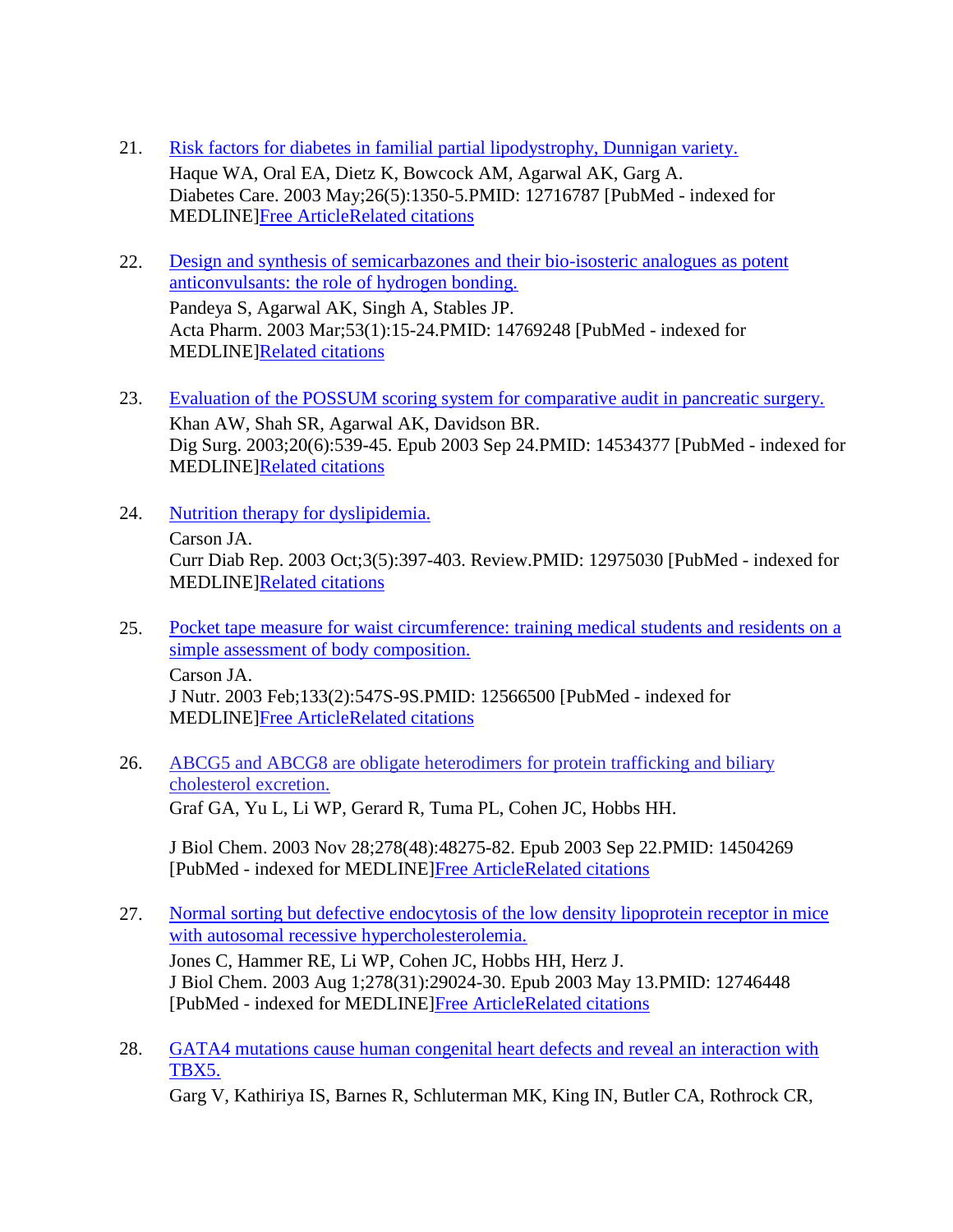Eapen RS, Hirayama-Yamada K, Joo K, Matsuoka R, Cohen JC, Srivastava D. Nature. 2003 Jul 24;424(6947):443-7. Epub 2003 Jul 6.PMID: 12845333 [PubMed - indexed for MEDLINE[\]Related citations](http://www.ncbi.nlm.nih.gov/sites/entrez?db=pubmed&cmd=link&linkname=pubmed_pubmed&uid=12845333)

29. [Stimulation of cholesterol excretion by the liver X receptor agonist requires ATP-binding](http://www.ncbi.nlm.nih.gov/pubmed/12601003)  [cassette transporters G5 and G8.](http://www.ncbi.nlm.nih.gov/pubmed/12601003) Yu L, York J, von Bergmann K, Lutjohann D, Cohen JC, Hobbs HH. J Biol Chem. 2003 May 2;278(18):15565-70. Epub 2003 Feb 22.PMID: 12601003

[PubMed - indexed for MEDLINE[\]Free ArticleRelated citations](http://www.ncbi.nlm.nih.gov/sites/entrez?db=pubmed&cmd=link&linkname=pubmed_pubmed&uid=12601003)

- 30. [Molecular mechanisms of autosomal recessive hypercholesterolemia.](http://www.ncbi.nlm.nih.gov/pubmed/12642779) Cohen JC, Kimmel M, Polanski A, Hobbs HH. Curr Opin Lipidol. 2003 Apr;14(2):121-7. Review.PMID: 12642779 [PubMed - indexed for MEDLINE[\]Related citations](http://www.ncbi.nlm.nih.gov/sites/entrez?db=pubmed&cmd=link&linkname=pubmed_pubmed&uid=12642779)
- 31. [Endothelial lipase: direct evidence for a role in HDL metabolism.](http://www.ncbi.nlm.nih.gov/pubmed/12569156)

Cohen JC.

J Clin Invest. 2003 Feb;111(3):318-21. Review. No abstract available. PMID: 12569156 [PubMed - indexed for MEDLINE]Free PMC Article [Free textRelated citations](http://www.ncbi.nlm.nih.gov/pmc/articles/PMC151874)

- 32. [Combination therapy.](http://www.ncbi.nlm.nih.gov/pubmed/14613355)
	- Denke MA.

J Manag Care Pharm. 2003 Jan-Feb;9(1 Suppl):17-9. Review.PMID: 14613355 [PubMed indexed for MEDLINE[\]Free ArticleRelated citations](http://www.ncbi.nlm.nih.gov/sites/entrez?db=pubmed&cmd=link&linkname=pubmed_pubmed&uid=14613355)

33. [A novel therapeutic approach.](http://www.ncbi.nlm.nih.gov/pubmed/14613354)

## Denke MA.

J Manag Care Pharm. 2003 Jan-Feb;9(1 Suppl):13-6. Review.PMID: 14613354 [PubMed indexed for MEDLINE[\]Free ArticleRelated citations](http://www.ncbi.nlm.nih.gov/sites/entrez?db=pubmed&cmd=link&linkname=pubmed_pubmed&uid=14613354)

34. [C-reactive protein decreases prostacyclin release from human aortic endothelial cells.](http://www.ncbi.nlm.nih.gov/pubmed/14504187)

Venugopal SK, Devaraj S, Jialal I. Circulation. 2003 Oct 7;108(14):1676-8. Epub 2003 Sep 22.PMID: 14504187 [PubMed indexed for MEDLINE[\]Free ArticleRelated citations](http://www.ncbi.nlm.nih.gov/sites/entrez?db=pubmed&cmd=link&linkname=pubmed_pubmed&uid=14504187)

35. [Homocysteine plasma concentration levels for the prediction of preeclampsia in women](http://www.ncbi.nlm.nih.gov/pubmed/14520237)  [with chronic hypertension.](http://www.ncbi.nlm.nih.gov/pubmed/14520237)

Zeeman GG, Alexander JM, McIntire DD, Devaraj S, Leveno KJ. Am J Obstet Gynecol. 2003 Aug;189(2):574-6.PMID: 14520237 [PubMed - indexed for MEDLINE[\]Related citations](http://www.ncbi.nlm.nih.gov/sites/entrez?db=pubmed&cmd=link&linkname=pubmed_pubmed&uid=14520237)

36. [Vitamin E supplementation increases circulating vitamin E metabolites tenfold in end](http://www.ncbi.nlm.nih.gov/pubmed/14577659)[stage renal disease patients.](http://www.ncbi.nlm.nih.gov/pubmed/14577659)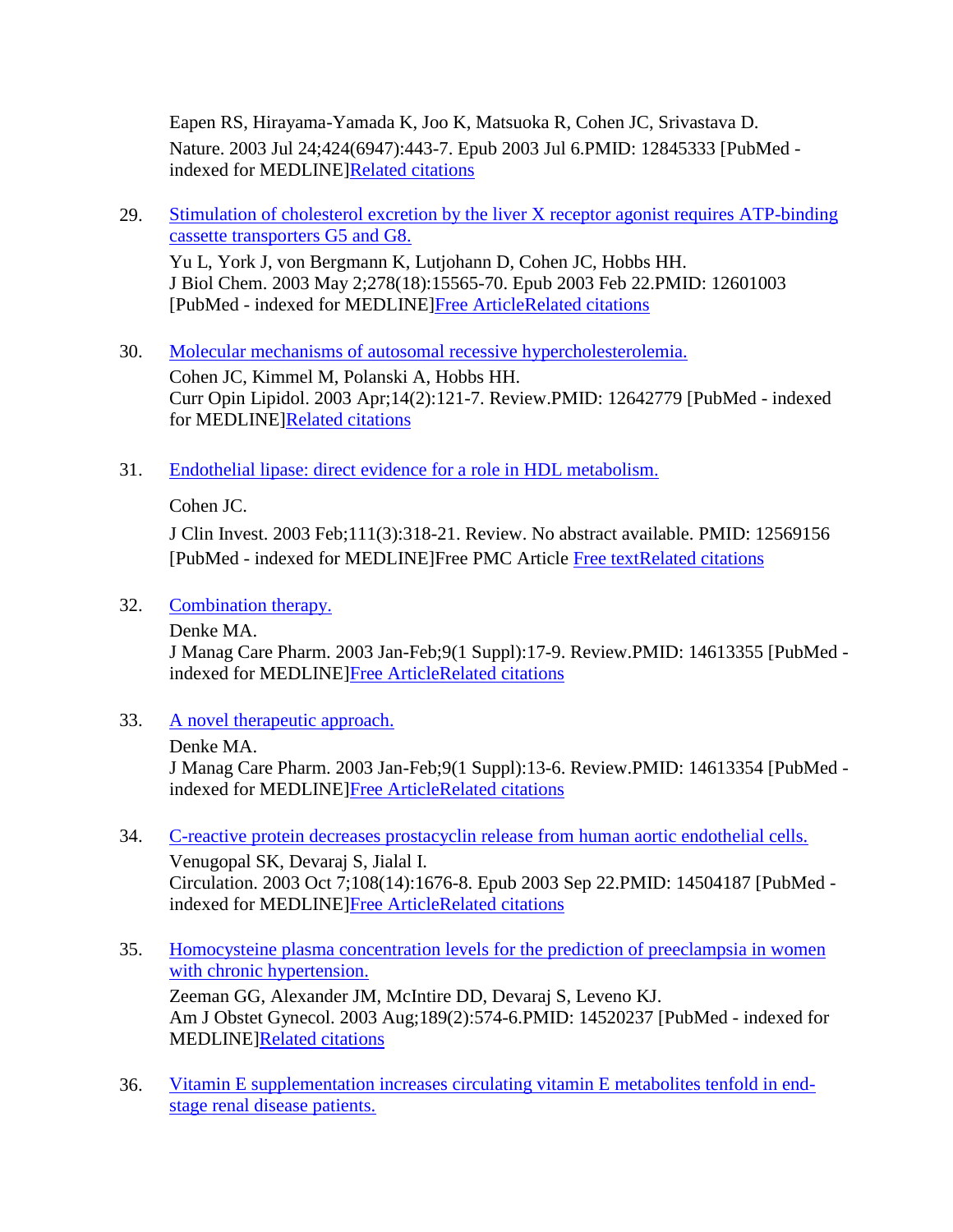Smith KS, Lee CL, Ridlington JW, Leonard SW, Devaraj S, Traber MG. Lipids. 2003 Aug;38(8):813-9.PMID: 14577659 [PubMed - indexed for MEDLINE[\]Related citations](http://www.ncbi.nlm.nih.gov/sites/entrez?db=pubmed&cmd=link&linkname=pubmed_pubmed&uid=14577659)

37. Measurement of beta1- [and beta2-globulins improves detection of M-spikes on high](http://www.ncbi.nlm.nih.gov/pubmed/12651829)[resolution electrophoresis.](http://www.ncbi.nlm.nih.gov/pubmed/12651829)

Narayan S, Lujan MG, Baskin LB, Devaraj S, Rutherford C, Jialal I. Clin Chem. 2003 Apr;49(4):676-8. No abstract available. PMID: 12651829 [PubMed indexed for MEDLINE[\]Free ArticleRelated citations](http://www.ncbi.nlm.nih.gov/sites/entrez?db=pubmed&cmd=link&linkname=pubmed_pubmed&uid=12651829)

- 38. [Gamma-tocopherol, the new vitamin E?](http://www.ncbi.nlm.nih.gov/pubmed/12600839) Devaraj S, Traber MG. Am J Clin Nutr. 2003 Mar;77(3):530-1. No abstract available. PMID: 12600839 [PubMed - indexed for MEDLINE[\]Free ArticleRelated citations](http://www.ncbi.nlm.nih.gov/sites/entrez?db=pubmed&cmd=link&linkname=pubmed_pubmed&uid=12600839)
- 39. [Comparison of low-density lipoprotein size by polyacrylamide tube gel electrophoresis and](http://www.ncbi.nlm.nih.gov/pubmed/12669713)  [polyacrylamide gradient gel electrophoresis.](http://www.ncbi.nlm.nih.gov/pubmed/12669713) Hirany SV, Othman Y, Kutscher P, Rainwater DL, Jialal I, Devaraj S.

Am J Clin Pathol. 2003 Mar;119(3):439-45. No abstract available. PMID: 12669713 [PubMed - indexed for MEDLINE[\]Free ArticleRelated citations](http://www.ncbi.nlm.nih.gov/sites/entrez?db=pubmed&cmd=link&linkname=pubmed_pubmed&uid=12669713)

- 40. [C-reactive protein increases plasminogen activator inhibitor-1 expression and activity in](http://www.ncbi.nlm.nih.gov/pubmed/12551862)  [human aortic endothelial cells: implications for the metabolic syndrome and](http://www.ncbi.nlm.nih.gov/pubmed/12551862)  [atherothrombosis.](http://www.ncbi.nlm.nih.gov/pubmed/12551862) Devaraj S, Xu DY, Jialal I. Circulation. 2003 Jan 28;107(3):398-404.PMID: 12551862 [PubMed - indexed for MEDLINE[\]Free ArticleRelated citations](http://www.ncbi.nlm.nih.gov/sites/entrez?db=pubmed&cmd=link&linkname=pubmed_pubmed&uid=12551862)
- 41. [Role of C-reactive protein in the assessment of cardiovascular risk.](http://www.ncbi.nlm.nih.gov/pubmed/12521635)

Jialal I, Devaraj S. Am J Cardiol. 2003 Jan 15;91(2):200-2. Review. No abstract available. PMID: 12521635 [PubMed - indexed for MEDLINE[\]Related citations](http://www.ncbi.nlm.nih.gov/sites/entrez?db=pubmed&cmd=link&linkname=pubmed_pubmed&uid=12521635)

- 42. [Phenotypic heterogeneity in body fat distribution in patients with congenital generalized](http://www.ncbi.nlm.nih.gov/pubmed/14602785)  [lipodystrophy caused by mutations in the AGPAT2 or seipin genes.](http://www.ncbi.nlm.nih.gov/pubmed/14602785) Simha V, Garg A. J Clin Endocrinol Metab. 2003 Nov;88(11):5433-7.PMID: 14602785 [PubMed - indexed for MEDLINE[\]Free ArticleRelated citations](http://www.ncbi.nlm.nih.gov/sites/entrez?db=pubmed&cmd=link&linkname=pubmed_pubmed&uid=14602785)
- 43. [Clinical features and metabolic derangements in acquired generalized lipodystrophy: case](http://www.ncbi.nlm.nih.gov/pubmed/12640189)  [reports and review of the literature.](http://www.ncbi.nlm.nih.gov/pubmed/12640189)

Misra A, Garg A. Medicine (Baltimore). 2003 Mar;82(2):129-46. Review.PMID: 12640189 [PubMed indexed for MEDLINE[\]Related citations](http://www.ncbi.nlm.nih.gov/sites/entrez?db=pubmed&cmd=link&linkname=pubmed_pubmed&uid=12640189)